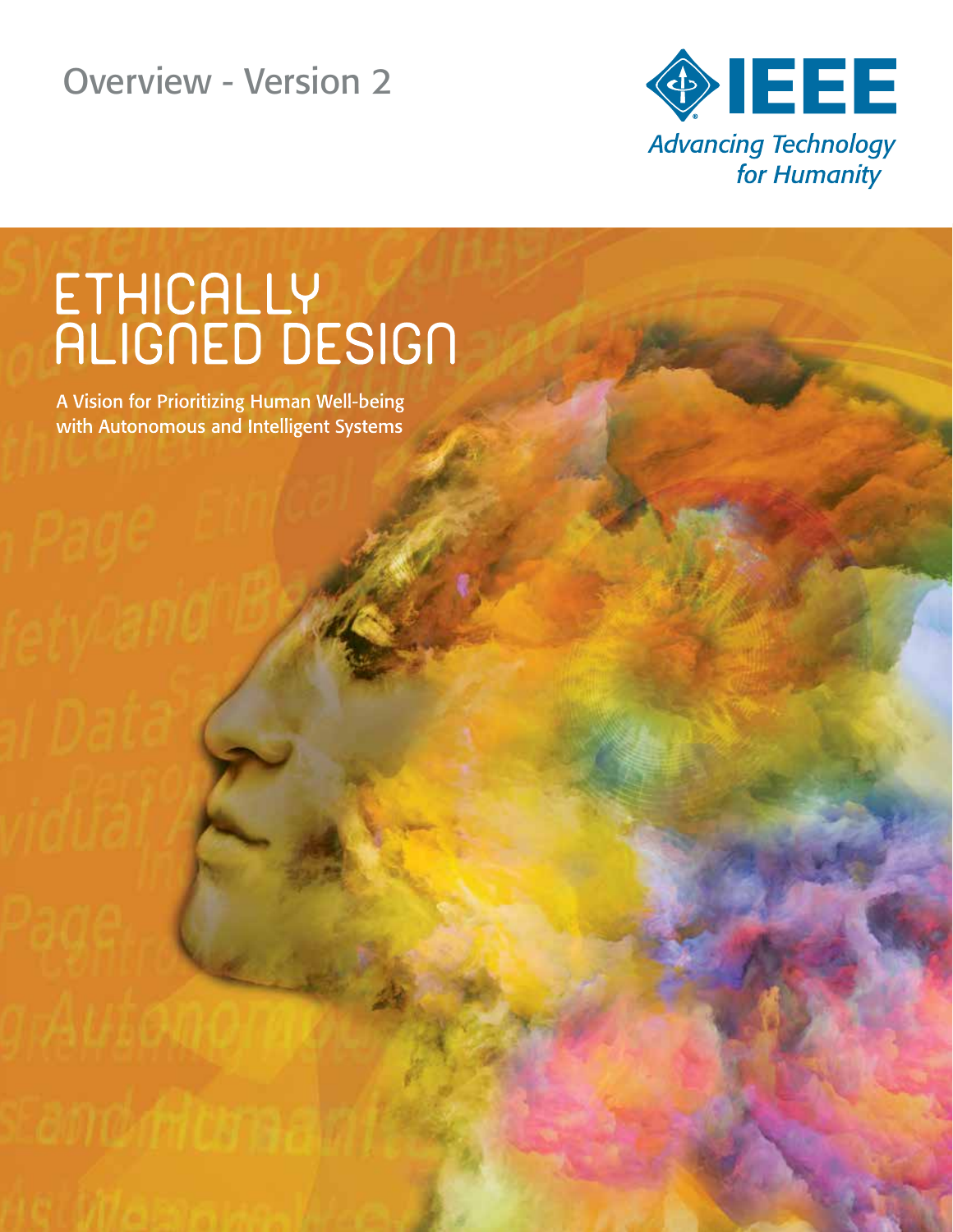

# Ethically Aligned Design – Version 2 Request for Input

Public comments are invited on the second version of *Ethically Aligned Design: A Vision for Prioritizing Human Well-being with Autonomous and Intelligent Systems* (A/IS) that encourages technologists to prioritize ethical considerations in the creation of such systems.

This document has been created by committees of The IEEE Global Initiative on Ethics of Autonomous and Intelligent Systems, ("The IEEE Global Initiative") composed of **several hundred [participants](http://standards.ieee.org/develop/indconn/ec/ec_bios.pdf)** from six continents, who are thought leaders from academia, industry, civil society, policy and government in the related technical and humanistic disciplines to identify and find consensus on timely issues.

*The document's purpose is to:* 

- Advance a public discussion about how we can establish ethical and social implementations for intelligent and autonomous systems and technologies, aligning them to defined values and ethical principles that prioritize human well-being in a given cultural context.
- Inspire the creation of Standards (IEEE P7000™ series and beyond) and associated certification programs.
- Facilitate the emergence of national and global policies that align with these principles.

By inviting comments for Version 2 of *Ethically Aligned Design*, The IEEE Global Initiative provides the opportunity to bring together multiple voices from the related scientific and engineering communities with the general public to identify and find broad consensus on pressing ethical and social issues and candidate recommendations regarding development and implementations of these technologies.

Input about *Ethically Aligned Design* should be sent by email no later than 7 May 2018 and will be made publicly available at the website of *The IEEE Global Initiative on Ethics of Autonomous and Intelligent Systems* no later than 4 June 2018. Details on how to submit public comments are available via our [Submission Guidelines](http://standards.ieee.org/develop/indconn/ec/gieaisv2_guidelines.pdf).

Publicly available comments in response to this request for input will be considered by committees of The IEEE Global Initiative for potential inclusion in the final version of *Ethically Aligned Design* to be released in 2019.

*For further information, learn more at the* [website of The IEEE Global Initiative.](https://standards.ieee.org/develop/indconn/ec/autonomous_systems.html)

*If you're a journalist and would like to know more about The IEEE Global Initiative on Ethics of Autonomous and Intelligent Systems,* [please contact the IEEE-SA PR team.](mailto:standards-pr@ieee.org)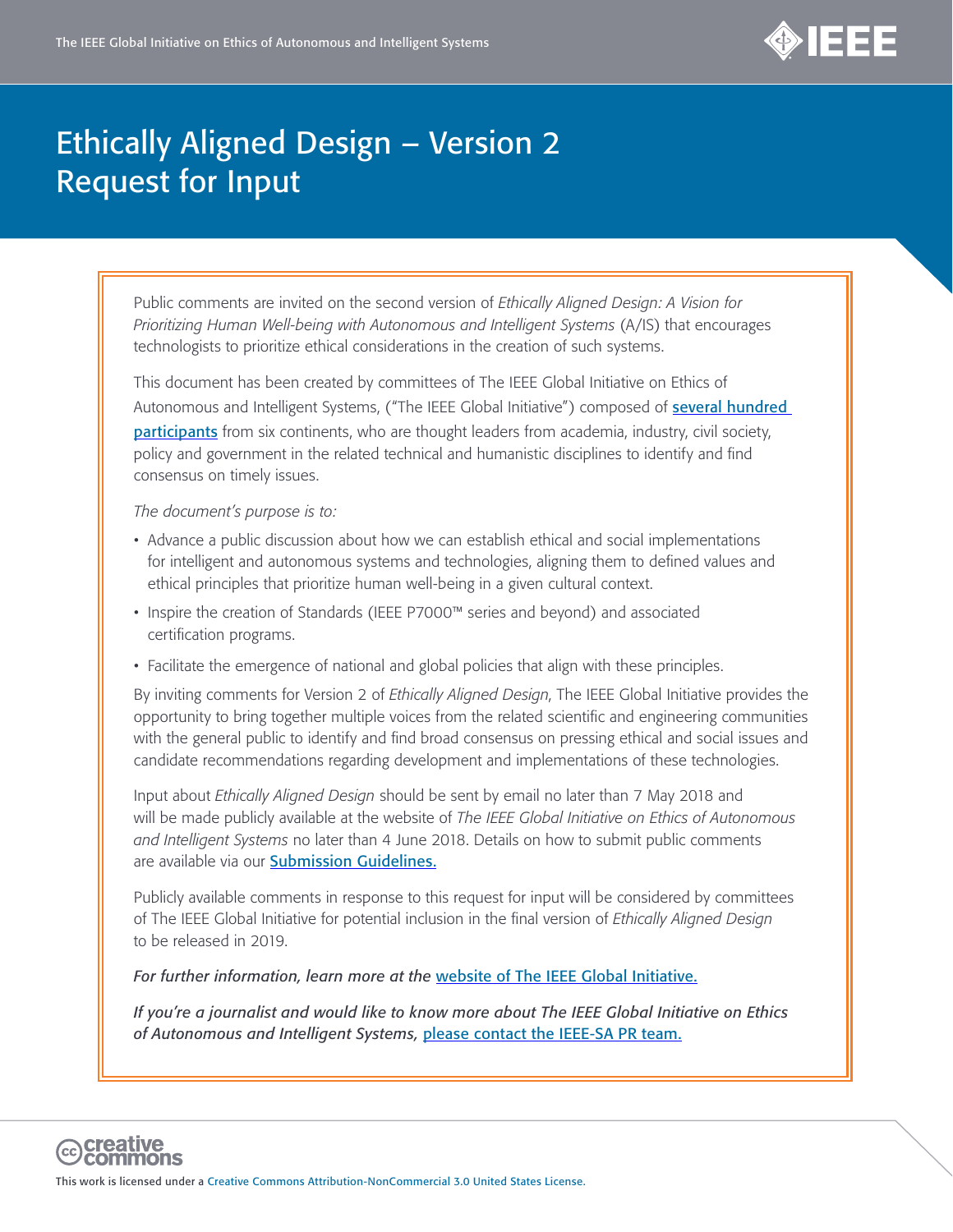

*The IEEE Global Initiative on Ethics of Autonomous and Intelligent Systems* is a program of The Institute of Electrical and Electronics Engineers, Inc. (IEEE), the world's largest technical professional organization dedicated to advancing technology for the benefit of humanity with over 420,000 members in more than 160 countries. The IEEE Global Initiative brings together [over 250 participants](http://standards.ieee.org/develop/indconn/ec/ec_bios.pdf) who are thought leaders from academia, industry, civil society and government from six continents in the autonomous and intelligent systems communities to identify and find consensus on timely issues in these fields. The mission of The IEEE Global Initiative is to ensure every stakeholder involved in the design and development of autonomous and intelligent systems is educated, trained, and empowered to prioritize ethical considerations so that these technologies are advanced for the benefit of humanity.

In 2016, The IEEE Global Initiative produced *Ethically Aligned Design* (EAD, Version 1), which represents the collective input of this community in the fields of Autonomous and Intelligent Systems (A/IS), ethics, philosophy and policy. EAD inspired, up to now, the creation of eleven IEEE P7000™ Standards Working Groups that reflect the recommendations of The IEEE Global Initiative. The goal of The IEEE Global Initiative is that *Ethically Aligned Design* and the IEEE standards it inspires will provide insights and recommendations that would become a key reference for the work of technologists in the coming years. Below is a synopsis of *Ethically Aligned Design: A Vision for Prioritizing Human Well-being with Autonomous and Intelligent Systems, Version II*.

*Disclaimer: The recommendations provided in* Ethically Aligned Design *do not represent a position or the views of IEEE but the informed opinions of Committee members providing insights designed to provide expert directional guidance regarding A/IS. In no event shall IEEE or IEEE-SA Industry Connections Activity Members be liable for any errors or omissions, direct or otherwise, however caused, arising in any way out of the use of this work, regardless of whether such damage was foreseeable.*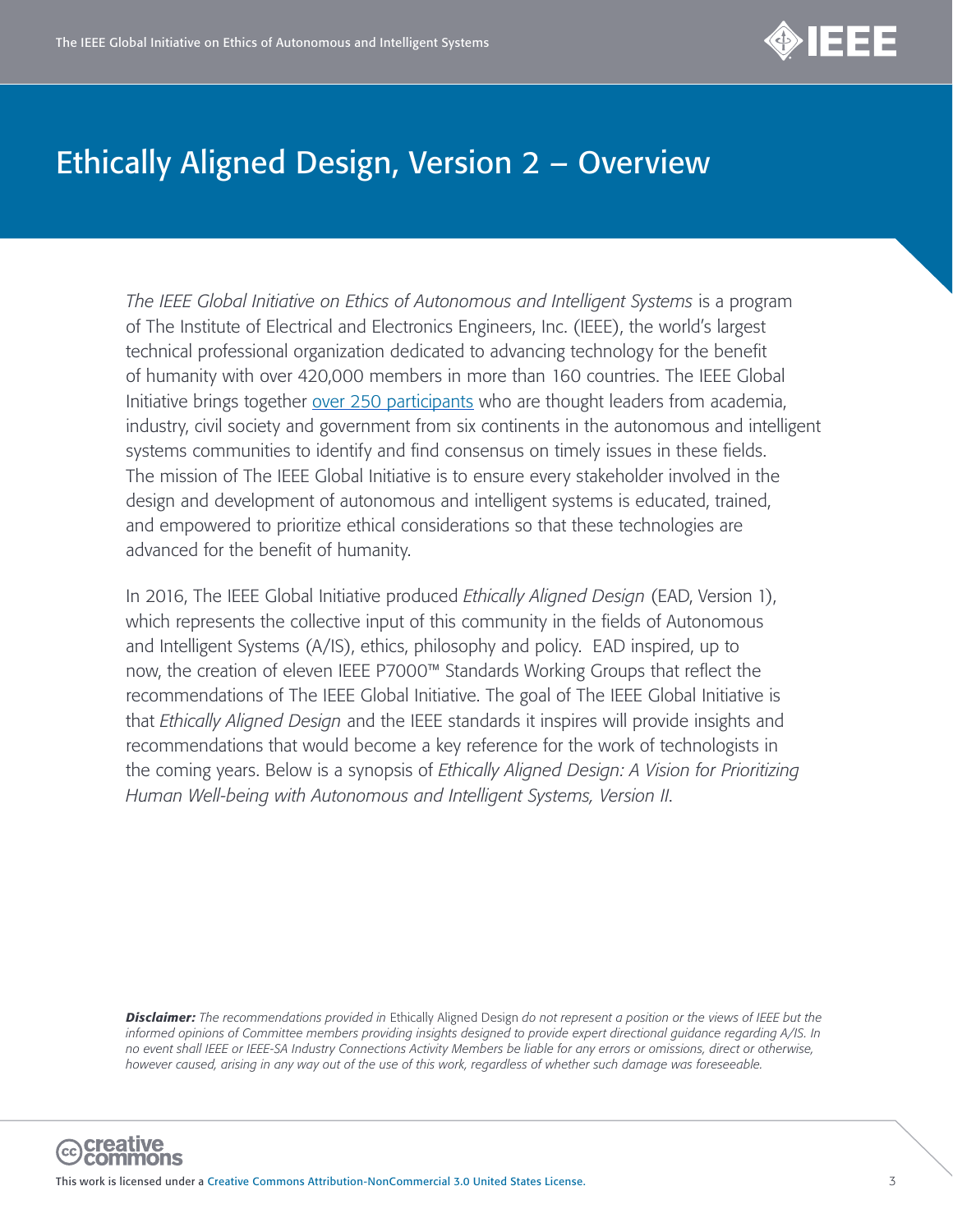

#### I. Purpose

Intelligent and autonomous technical systems are specifically designed to reduce human intervention in our day-to-day lives. In so doing, these new fields are raising concerns about their impact on individuals and societies. Current discussions include advocacy for the positive impact, as well as warnings, based on the potential harm to privacy, discrimination, loss of skills, economic impacts, security of critical infrastructure, and the long-term effects on social well-being. Because of their nature, the full benefit of these technologies will be attained only if they are aligned with our defined values and ethical principles. We must therefore establish frameworks to guide and inform dialogue and debate around the non-technical implications of these technologies.

## II. Goals

The ethical design, development, and implementation of these technologies should be guided by the following General Principles:

- Human Rights: Ensure they do not infringe on internationally recognized human rights
- Well-being: Prioritize metrics of well-being in their design and use
- **Accountability:** Ensure that their designers and operators are responsible and accountable
- Transparency: Ensure they operate in a transparent manner
- **Awareness of misuse:** Minimize the risks of their misuse

## III. Objectives

#### Personal Data Rights and Individual Access Control

A fundamental need is that people have the right to define access and provide informed consent with respect to the use of their personal digital data. Individuals require mechanisms to help curate their unique identity and personal data in conjunction with policies and practices that make them explicitly aware of consequences resulting from the bundling or resale of their personal information.

#### Well-being Promoted by Economic Effects

Through affordable and universal access to communications networks and the Internet, intelligent and autonomous technical systems can be made available to and benefit populations anywhere. They can significantly alter institutions and institutional relationships toward more human-centric structures and they can benefit humanitarian and development issues resulting in increased individual and societal well-being.

#### Legal Frameworks for Accountability

The convergence of intelligent systems and robotics technologies has led to the development of systems with attributes that simulate those of human beings in terms of partial autonomy, ability to perform specific intellectual tasks, and may even have a human physical appearance. The issue of the legal status of complex intelligent and autonomous technical systems thus intertwines with broader legal questions regarding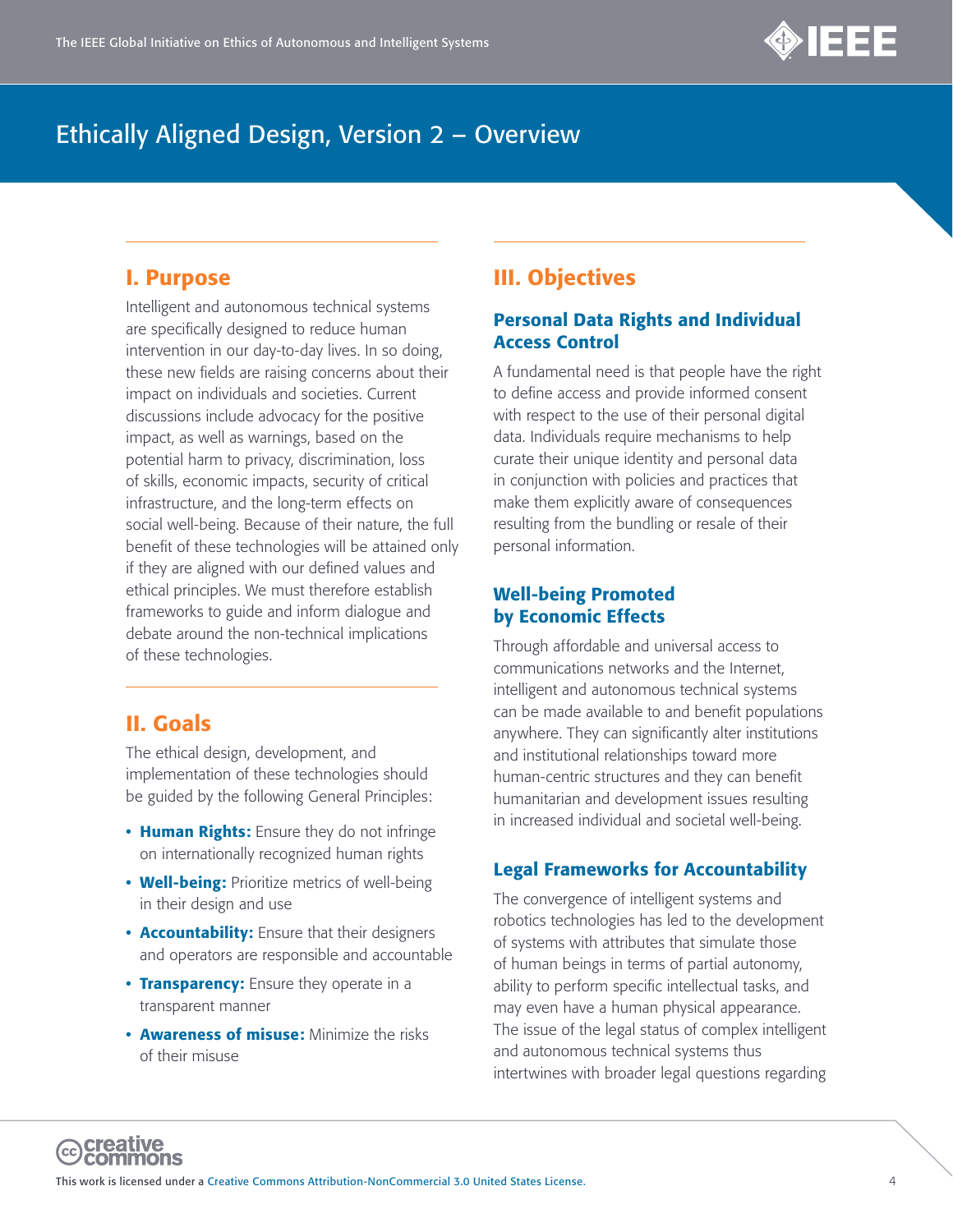

how to ensure accountability and allocate liability when such systems cause harm. Some examples of general frameworks to consider include the following:

- Intelligent and autonomous technical systems should be subject to the applicable regimes of property law
- Government and industry stakeholders should identify the types of decisions and operations that should never be delegated to such systems and adopt rules and standards that ensure effective human control over those decisions and how to allocate legal responsibility for harm caused by them

## Transparency and Individual Rights

Although self-improving algorithms and data analytics can enable the automation of decisionmaking impacting citizens, legal requirements mandating transparency, participation, and accuracy should include the following objectives:

- Parties, their lawyers, and courts must have reasonable access to all data and information generated and used by such systems employed by governments and other state authorities
- The logic and rules embedded in the system must be available to overseers thereof, if possible, and subject to risk assessments and rigorous testing
- The systems should generate audit trails recording the facts and law supporting decisions and they should be amenable to third-party verification
- The general public should know who is making or supporting ethical decisions of such systems through investment

## Policies for Education and Awareness

Effective policy addresses the protection and promotion of safety, privacy, intellectual property rights, human rights, and cybersecurity, as well as the public understanding of the potential impact of intelligent and autonomous technical systems on society. To ensure that they best serve the public interest, policies should:

- Support, promote, and enable internationally recognized legal norms
- Develop workforce expertise in related technologies
- Attain research and development leadership
- Regulate to ensure public safety and responsibility
- Educate the public on societal impacts of related technologies

## IV. Foundations

## Classical Ethics

By drawing from over two thousand years of classical ethics traditions, The IEEE Global Initiative explores established ethics systems, addressing both scientific and religious approaches, including secular philosophical traditions, to address human morality in the digital age. Through reviewing the philosophical foundations that define autonomy and ontology, The IEEE Global Initiative addresses the alleged potential for autonomous capacity of intelligent technical systems, morality in amoral systems, and asks whether decisions made by amoral systems can have moral consequences.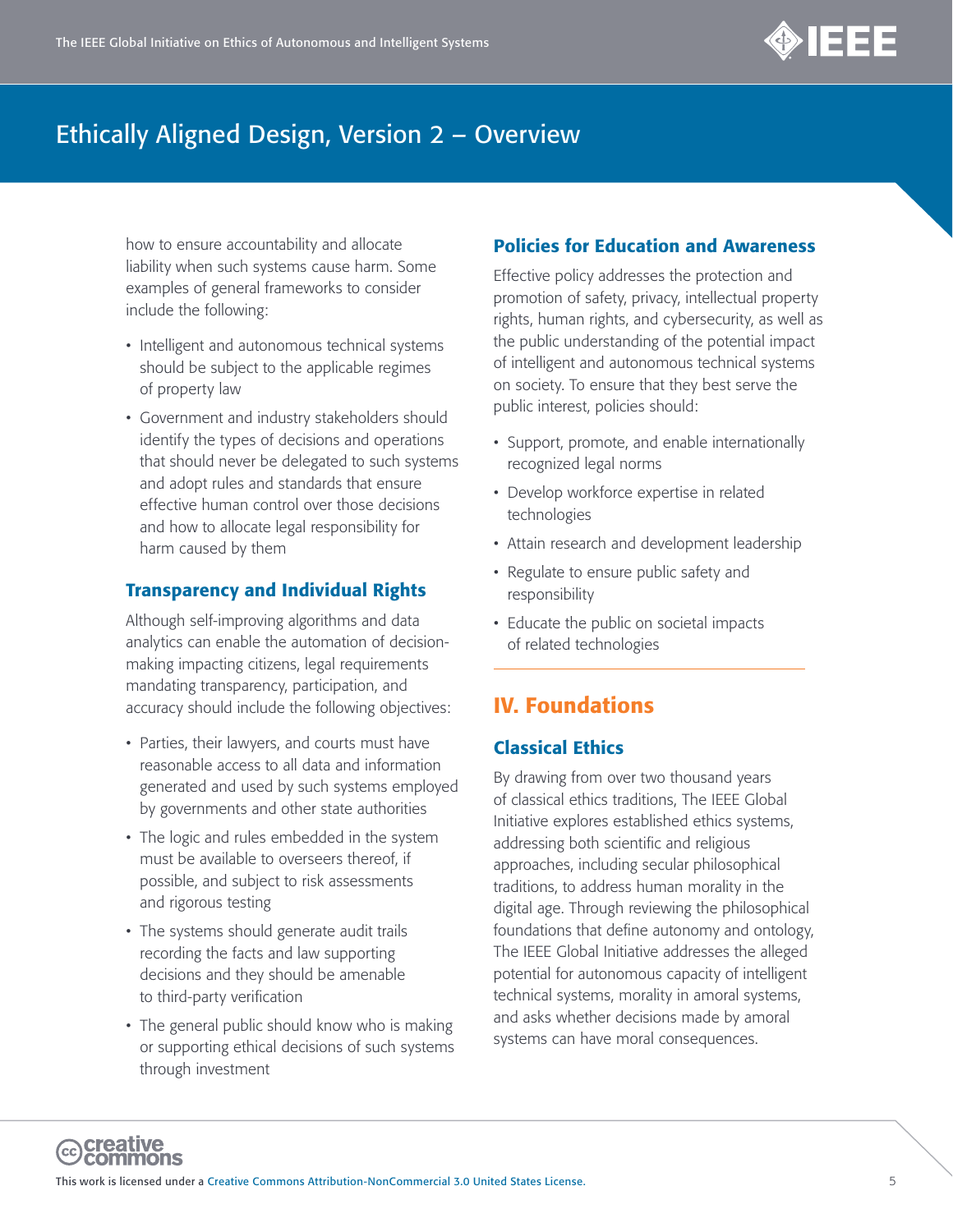

## Well-being Metrics

For extended intelligence and automation to provably advance a specific benefit for humanity, there needs to be clear indicators of that benefit. Common metrics of success include profit, occupational safety, and fiscal health. While important, these metrics fail to encompass the full spectrum of well-being for individuals or society. Psychological, social, and environmental factors matter. Well-being metrics capture such factors, allowing the benefits arising from technological progress to be more comprehensively evaluated, providing opportunities to test for unintended negative consequences that could diminish human wellbeing. Conversely, these metrics could help identify where intelligent technical systems would increase human well-being, providing new routes to societal and technological innovation.

## Embedding Values into Autonomous Systems

If machines engage in human communities as quasi-autonomous agents, then those agents will be expected to follow the community's social and moral norms. Embedding norms in such systems requires a clear delineation of the community in which they are to be deployed. Further, even within a particular community, different types of technical embodiments will demand different sets of norms. The first step is to identify the norms of the specific community in which the systems are to be deployed and, in particular, norms relevant to the kinds of tasks that they are designed to perform.

#### Methodologies to Guide Ethical Research and Design

To create intelligent technical systems that enhance and extend human well-being and freedom, value-based design methodologies put human advancement at the core of development of technical systems, in concert with the recognition that machines should serve humans and not the other way around. System developers should employ value-based design methodologies in order to create sustainable systems that can be evaluated in terms of both social costs and also advantages that may increase economic value for organizations.

## V. Future Technology Concerns

## Reframing Autonomous Weapons

Autonomous systems designed to cause physical harm have additional ethical dimensions as compared to both traditional weapons and/or autonomous systems not designed to cause harm. These ethical dimensions include, at least, the following:

- Ensuring meaningful human control of weapons systems
- Designing automated weapons with audit trails to help guarantee accountability and control
- Including adaptive and learning systems that can explain their reasoning and decisions to human operators in transparent and understandable ways
- Training responsible human operators of autonomous systems who are clearly identifiable